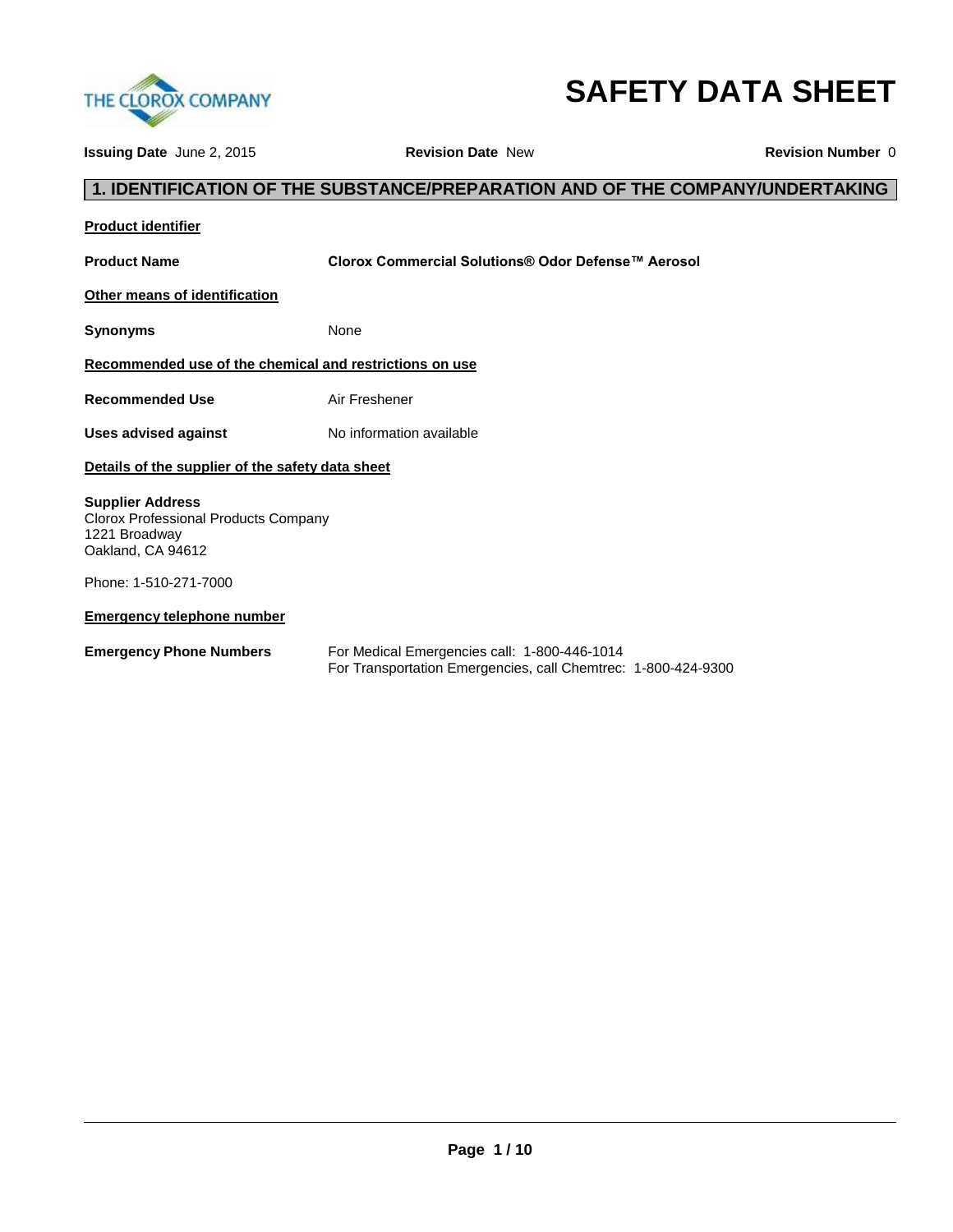# **2. HAZARDS IDENTIFICATION**

#### **Classification**

This chemical is considered hazardous by the 2012 OSHA Hazard Communication Standard (29 CFR 1910.1200).

| Serious eye damage/eye irritation   | ∵ ategoryٽ<br>∠⊬         |
|-------------------------------------|--------------------------|
| Flammable liquids                   | ∵ategorv س               |
| <b>-</b><br>pressure<br>Gases under | aas<br><b>Compressed</b> |

**Emergency Overview** 

#### **GHS Label elements, including precautionary statements**

# **Signal word** Danger **Hazard Statements** Causes serious eye irritation Highly flammable liquid and vapor Contains gas under pressure; may explode if heated **Appearance** Clear **Physical State** Thin **l**iquid **Odor** Slightly floral

#### **Precautionary Statements - Prevention**

Wear eye protection such as safety glasses. Use personal protective equipment as required Keep away from heat, sparks, and open flames. No smoking Keep container tightly closed. Use explosion-proof electrical equipment. Use only non-sparking tools. Take precautionary measures against static discharge.

#### **Precautionary Statements - Response**

If in eyes: Rinse cautiously with water for several minutes. Remove contact lenses, if present and easy to do. Continue rinsing. If eye irritation persists: Get medical attention.

In case of fire: Use dry chemical, carbon dioxide, foam, or water spray to extinguish.

#### **Precautionary Statements - Storage**

Store in a cool, well-ventilated place.

#### **Precautionary Statements - Disposal**

Dispose of in accordance with all applicable federal, state, and local regulations.

#### **Hazards not otherwise classified (HNOC)** Not applicable

**Unknown Toxicity** Not applicable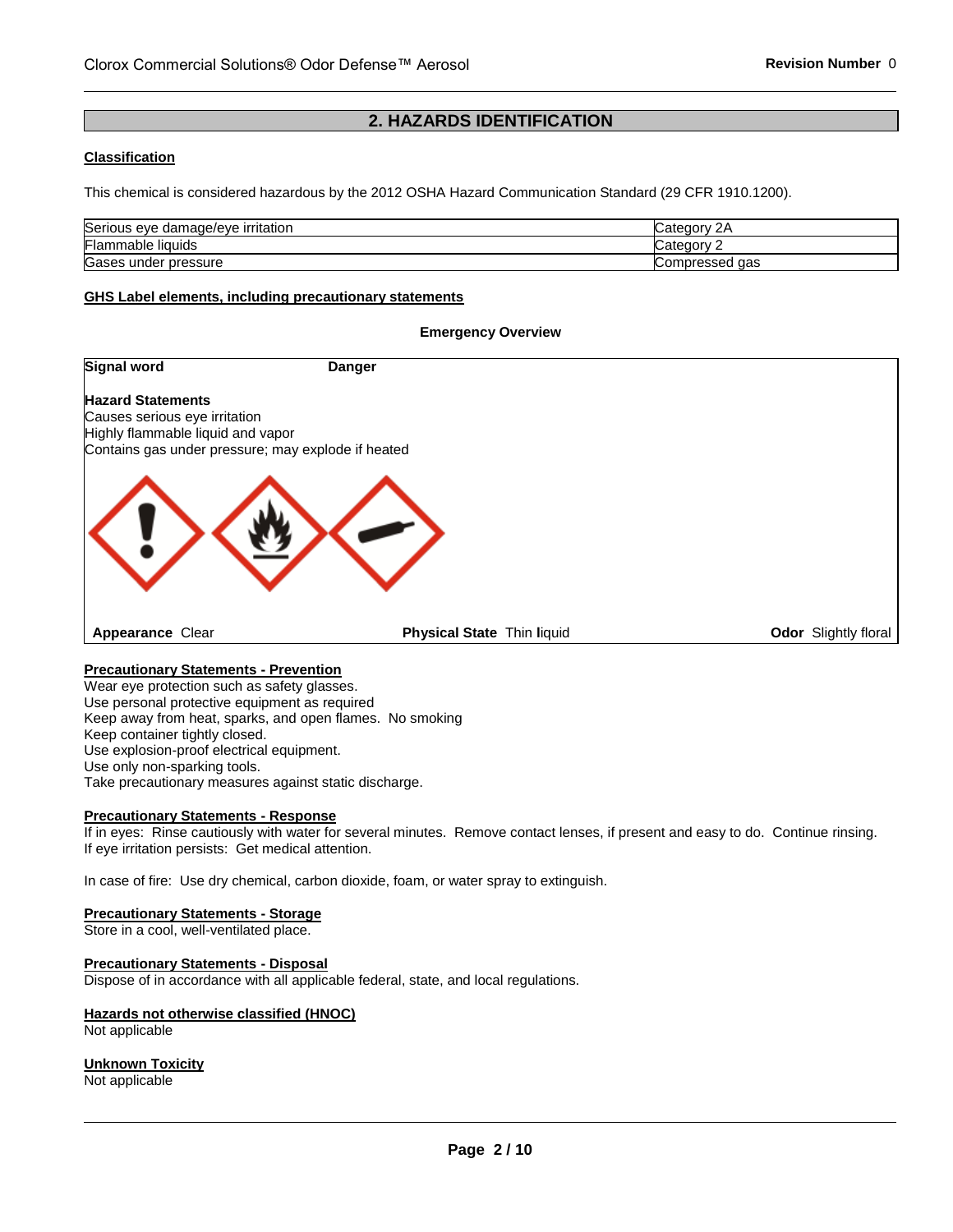#### **Other information**

Not applicable

# **Interactions with Other Chemicals**

None known.

# **3. COMPOSITION/INFORMATION ON INGREDIENTS**

| <b>Chemical Name</b> | <b>CAS No.</b> | Weight % | <b>Trade Secret</b> |
|----------------------|----------------|----------|---------------------|
| Propane              | 74-98-6        | 10-20    |                     |
| Acetone              | 67-64-1        | 60-80    |                     |

\*The exact percentage (concentration) of composition has been withheld as a trade secret

# **4. FIRST AID MEASURES**

|  | <b>First aid measures</b> |
|--|---------------------------|
|  |                           |
|  |                           |

| <b>General Advice</b>                                       | Show this safety data sheet to the doctor in attendance.                                                                                                                                                                                                                                    |  |  |
|-------------------------------------------------------------|---------------------------------------------------------------------------------------------------------------------------------------------------------------------------------------------------------------------------------------------------------------------------------------------|--|--|
| <b>Eye Contact</b>                                          | Rinse immediately with plenty of water, also under the eyelids, for at least 15 minutes.<br>Remove contact lenses if present and easy to do. Continue rinsing. Keep eye wide open<br>while rinsing. Do not rub affected area. Get medical attention if irritation develops and<br>persists. |  |  |
| <b>Skin Contact</b>                                         | Take off contaminated clothing. Wash with plenty of water. Get medical attention if<br>irritation develops and persists.                                                                                                                                                                    |  |  |
| <b>Inhalation</b>                                           | Move to fresh air. If breathing is affected, get medical advice/attention.                                                                                                                                                                                                                  |  |  |
| Ingestion                                                   | Drink a glassful of water. Call a poison control center or doctor immediately. DO NOT<br>induce vomiting unless told to do so by a poison control center or doctor.                                                                                                                         |  |  |
| <b>Protection of First-aiders</b>                           | Avoid contact with skin, eyes or clothing. Use personal protective equipment as required.<br>Wear personal protective clothing (see section 8).                                                                                                                                             |  |  |
| Most important symptoms and effects, both acute and delayed |                                                                                                                                                                                                                                                                                             |  |  |
| <b>Most Important Symptoms and</b><br><b>Effects</b>        | Stinging and irritation of eyes.                                                                                                                                                                                                                                                            |  |  |

# **Indication of any immediate medical attention and special treatment needed**

**Notes to Physician**  Treat symptomatically.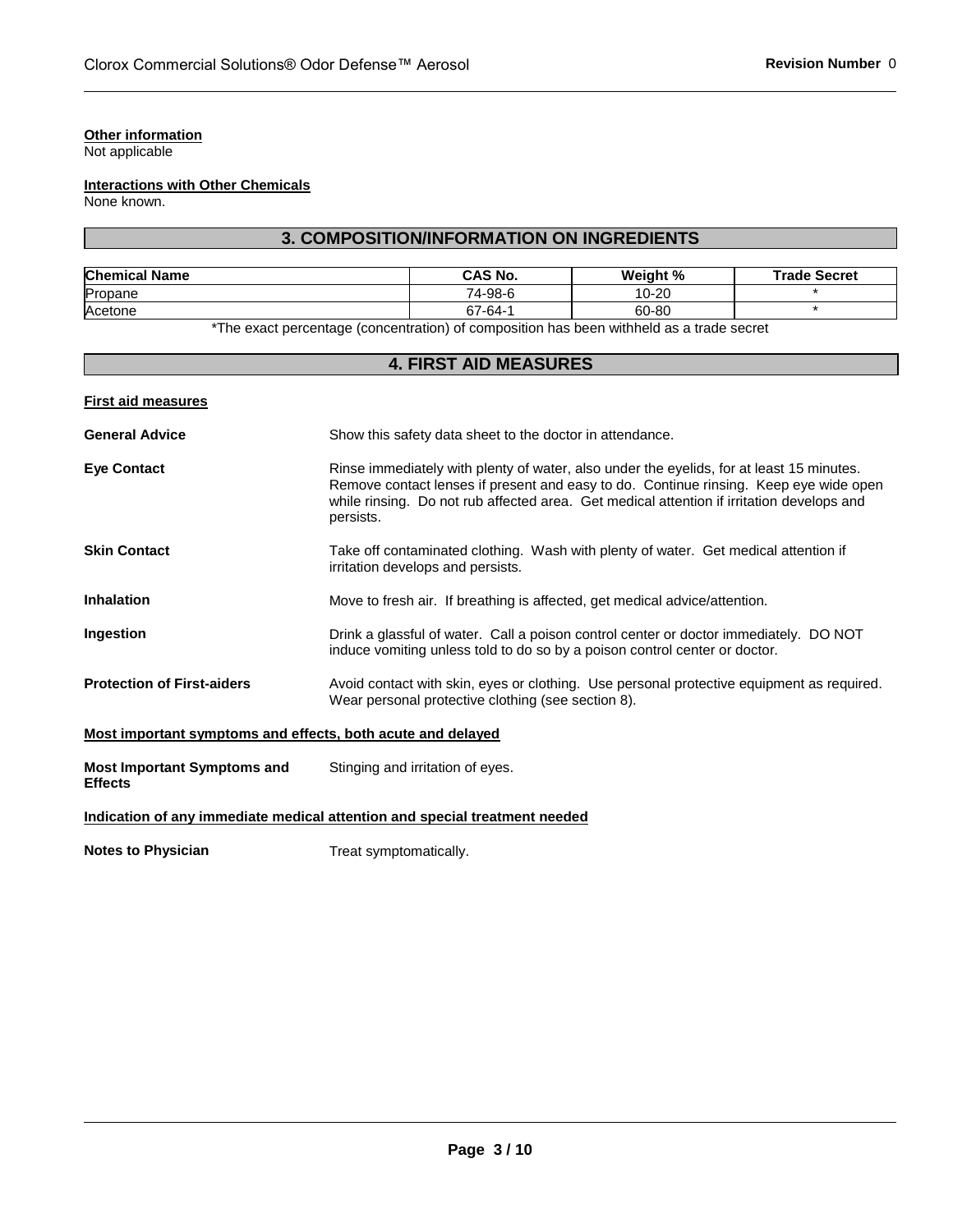# **5. FIRE-FIGHTING MEASURES**

#### **Suitable Extinguishing Media**

Use extinguishing measures that are appropriate to local circumstances and the surrounding environment.

#### **Unsuitable Extinguishing Media**

CAUTION: Use of water spray when fighting fire may be inefficient.

#### **Specific Hazards Arising from the Chemical**

No information available.

#### **Explosion Data**

**Sensitivity to Mechanical Impact** None.

**Sensitivity to Static Discharge Mone.** 

#### **Protective equipment and precautions for firefighters**

As in any fire, wear self-contained breathing apparatus pressure-demand, MSHA/NIOSH (approved or equivalent) and full protective gear.

#### **6. ACCIDENTAL RELEASE MEASURES**

#### **Personal precautions, protective equipment and emergency procedures**

| <b>Personal Precautions</b>                          | Avoid contact with skin, eyes, or clothing. Use personal protective equipment as required.                                                                              |  |  |
|------------------------------------------------------|-------------------------------------------------------------------------------------------------------------------------------------------------------------------------|--|--|
| <b>Other Information</b>                             | Refer to protective measures listed in Sections 7 and 8.                                                                                                                |  |  |
| <b>Environmental precautions</b>                     |                                                                                                                                                                         |  |  |
| <b>Environmental Precautions</b>                     | Prevent further leakage or spillage if safe to do so. See Section 12 for ecological<br>information.                                                                     |  |  |
| Methods and material for containment and cleaning up |                                                                                                                                                                         |  |  |
| <b>Methods for Containment</b>                       | Prevent further leakage or spillage if safe to do so.                                                                                                                   |  |  |
| Methods for cleaning up                              | Absorb and containerize. Wash residual down to sanitary sewer. Contact the sanitary<br>treatment facility in advance to assure ability to process washed-down material. |  |  |

# **7. HANDLING AND STORAGE**

# **Precautions for safe handling** Handling **Handle in accordance with good industrial hygiene and safety practice. Avoid contact with and safety practice.** skin, eyes or clothing. Do not eat, drink, or smoke when using this product. **Conditions for safe storage, including any incompatibilities Storage <b>K**eep containers tightly closed in a dry, cool and well-ventilated place. **Incompatible Products** None known.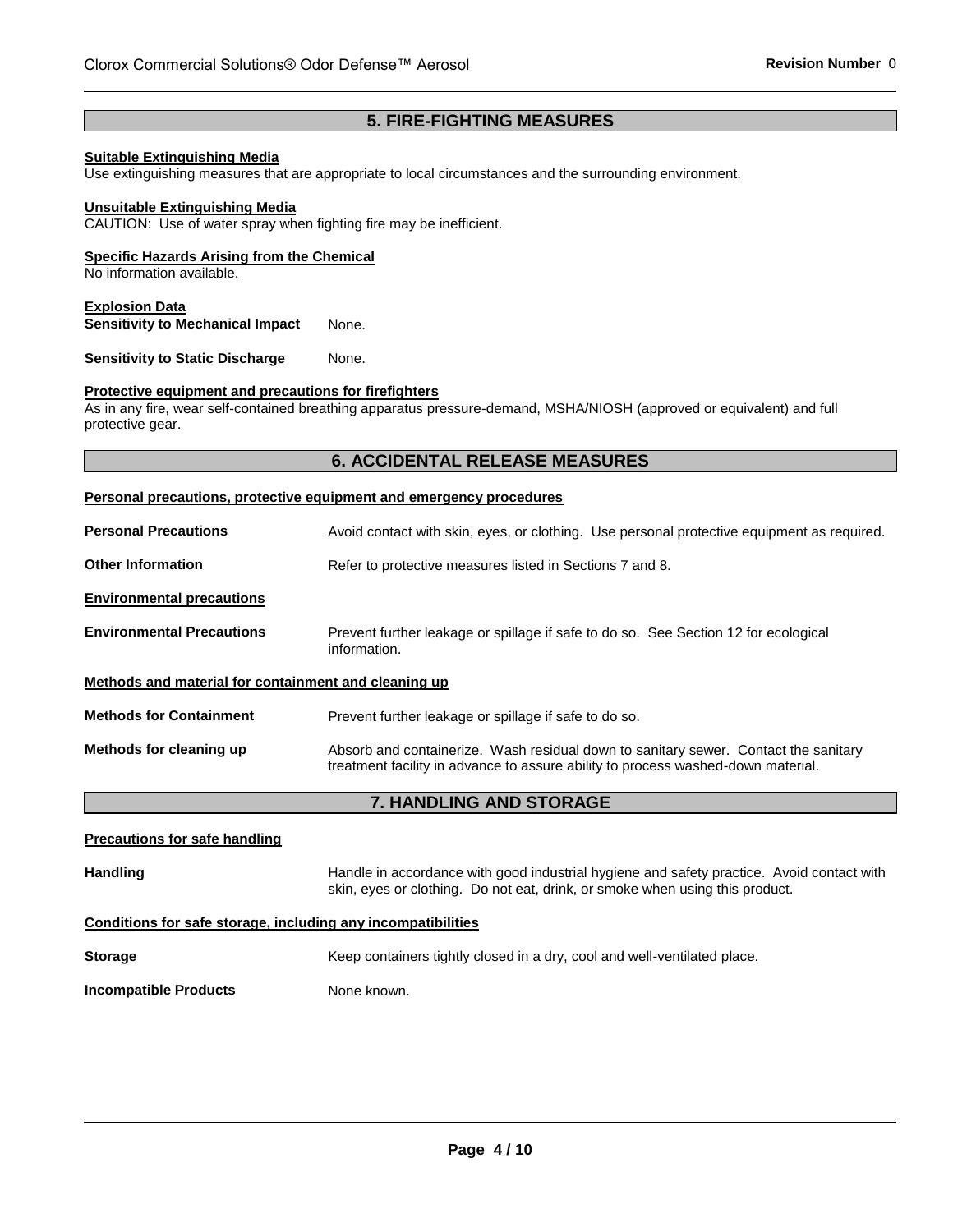# **8. EXPOSURE CONTROLS/PERSONAL PROTECTION**

#### **Control parameters**

#### **Exposure Guidelines**

| <b>Chemical Name</b> | <b>ACGIH TLV</b>              | <b>OSHA PEL</b>                                                                    | <b>NIOSH IDLH</b>       |
|----------------------|-------------------------------|------------------------------------------------------------------------------------|-------------------------|
| Acetone<br>67-64-01  | TWA: 500 ppm<br>STEL: 750 ppm | STEL: 1000 ppm<br>2400 mg/m <sup>3</sup><br>TWA: 750 ppm<br>1800 mg/m <sup>3</sup> | 250 ppm<br>590 mg/m $3$ |
| Propane<br>74-98-6   | 1000 ppm                      | $1000$ ppm                                                                         | $1000$ ppm              |

*ACGIH TLV: American Conference of Governmental Industrial Hygienists - Threshold Limit Value. OSHA PEL: Occupational Safety and Health Administration - Permissible Exposure Limits. NIOSH IDLH: Immediately Dangerous to Life or Health.*

#### **Appropriate engineering controls**

| <b>Engineering Measures</b>     | Showers<br>Eyewash stations<br><b>Ventilation systems</b>                                                                                                                                                                                                                                                                        |
|---------------------------------|----------------------------------------------------------------------------------------------------------------------------------------------------------------------------------------------------------------------------------------------------------------------------------------------------------------------------------|
|                                 | Individual protection measures, such as personal protective equipment                                                                                                                                                                                                                                                            |
| <b>Eye/Face Protection</b>      | If splashes are likely to occur: Wear goggles or safety glasses with side shields.                                                                                                                                                                                                                                               |
| <b>Skin and Body Protection</b> | Wear rubber of neoprene gloves and protective clothing.                                                                                                                                                                                                                                                                          |
| <b>Respiratory Protection</b>   | If exposure limits are exceeded or irritation is experienced, NIOSH/MSHA approved<br>respiratory protection should be worn. Positive-pressure supplied air respirators may be<br>required for high airborne contaminant concentrations. Respiratory protection must be<br>provided in accordance with current local regulations. |
| <b>Hygiene Measures</b>         | Wash hands after direct contact. Remove and wash contaminated clothing before re-use.<br>Do not eat, drink, or smoke when using this product.                                                                                                                                                                                    |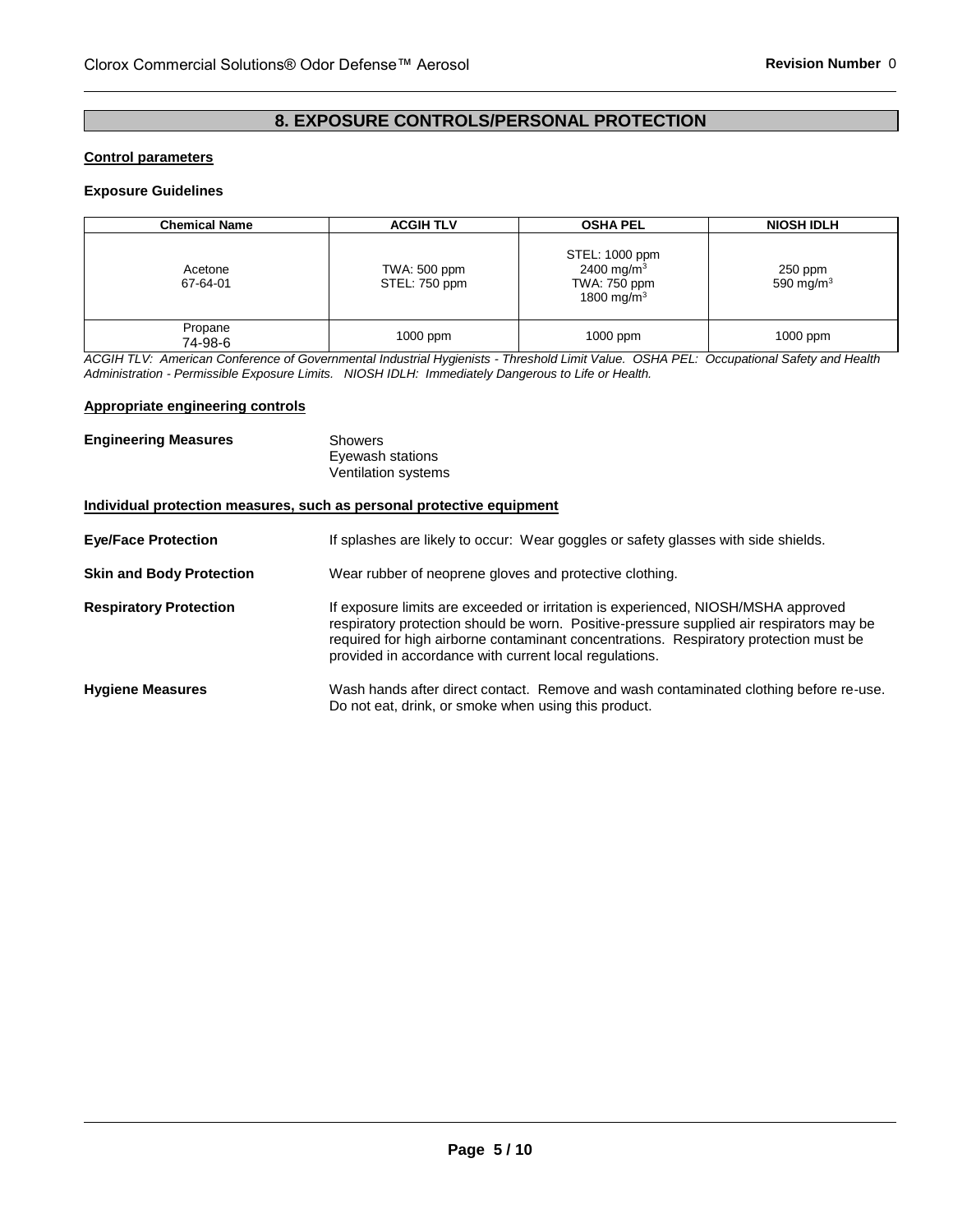# **9. PHYSICAL AND CHEMICAL PROPERTIES**

#### **Physical and Chemical Properties**

| <b>Physical State</b>                                   | Thin liquid           |                       |                          |
|---------------------------------------------------------|-----------------------|-----------------------|--------------------------|
| Appearance                                              | Clear                 | Odor                  | Slightly floral          |
| <b>Color</b>                                            | Clear solution        | <b>Odor Threshold</b> | No information available |
| <b>Property</b>                                         | <b>Values</b>         | <b>Remarks/Method</b> |                          |
| рH                                                      | 10                    | None known            |                          |
| pH (diluted solution - 1:64)                            | 10                    | None known            |                          |
| <b>Melting / freezing point</b>                         | No data available     |                       |                          |
| Boiling point / boiling range                           | No data available     | None known            |                          |
| <b>Flash Point</b>                                      | $<$ 23°C (closed cup) | None known            |                          |
| <b>Evaporation Rate</b>                                 | No data available     | None known            |                          |
| Flammability (solid, gas)                               | No data available     | None known            |                          |
| <b>Flammability Limit in Air</b>                        |                       |                       |                          |
| <b>Upper flammability limit</b>                         | No data available     | None known            |                          |
| <b>Lower flammability limit</b>                         | No data available     | None known            |                          |
| Vapor pressure                                          | No data available     | None known            |                          |
| <b>Vapor density</b>                                    | No data available     | None known            |                          |
| <b>Specific Gravity</b>                                 | 0.791                 | None known            |                          |
| <b>Water Solubility</b>                                 | Soluble               | None known            |                          |
| Solubility in other solvents                            | No data available     | None known            |                          |
| Partition coefficient: n-octanol/waterNo data available |                       | None known            |                          |
| <b>Autoignition temperature</b>                         | No data available     | None known            |                          |
| <b>Decomposition temperature</b>                        | No data available     | None known            |                          |
| <b>Kinematic viscosity</b>                              | No data available     | None known            |                          |
| <b>Dynamic viscosity</b>                                | No data available     | None known            |                          |
| <b>Explosive Properties</b>                             | Not explosive         |                       |                          |
| <b>Oxidizing Properties</b>                             | No data available     |                       |                          |
| <b>Other Information</b>                                |                       |                       |                          |
| <b>Softening Point</b>                                  | No data available     |                       |                          |
| <b>VOC Content (%)</b>                                  | No data available     |                       |                          |
| <b>Particle Size</b>                                    | No data available     |                       |                          |
| <b>Particle Size Distribution</b>                       | No data available     |                       |                          |

# **10. STABILITY AND REACTIVITY**

# **Reactivity**

No data available.

#### **Chemical stability** Stable under recommended storage conditions.

#### **Possibility of Hazardous Reactions** None under normal processing.

#### **Conditions to avoid** None known.

#### **Incompatible materials** None known.

# **Hazardous Decomposition Products**

None known.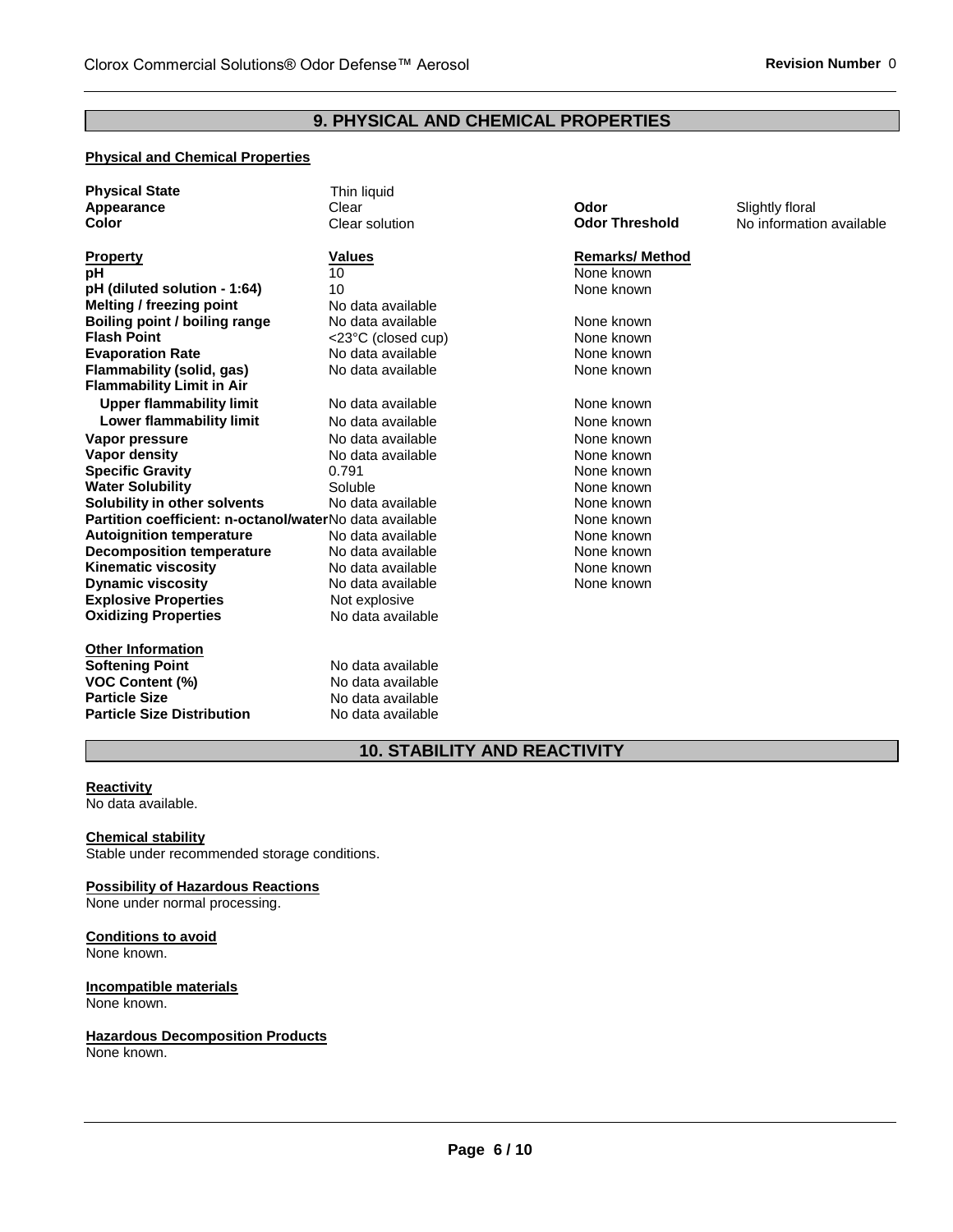# **11. TOXICOLOGICAL INFORMATION**

#### **Information on likely routes of exposure**

#### **Product Information**

| <b>Inhalation</b>   | Exposure to vapor or mist may irritate respiratory tract.                                                         |  |
|---------------------|-------------------------------------------------------------------------------------------------------------------|--|
| <b>Eve Contact</b>  | May cause eye irritation.                                                                                         |  |
| <b>Skin Contact</b> | May cause skin irritation.                                                                                        |  |
| Ingestion           | Ingestion may cause irritation to mucous membranes and gastrointestinal tract, nausea,<br>vomiting, and diarrhea. |  |

#### **Component Information**

| <b>Chemical Name</b> | Oral LD50 | <b>Dermal LD50</b> | <b>Inhalation LC50</b>   |
|----------------------|-----------|--------------------|--------------------------|
| Acetone<br>67-64-1   |           |                    |                          |
| Propane<br>74-98-6   |           | . .                | $\overline{\phantom{0}}$ |

#### **Information on toxicological effects**

**Symptoms May cause redness and tearing of the eyes. May cause skin redness.** 

#### **Delayed and immediate effects as well as chronic effects from short and long-term exposure**

**Sensitization No information available.** 

**Mutagenic Effects** No information available.

**Carcinogenicity** The table below indicates whether each agency has listed any ingredient as a carcinogen.

| <b>Chemical Name</b> | ACGIH | <b>IARC</b> | <b>NTP</b> | <b>OSHA</b> |
|----------------------|-------|-------------|------------|-------------|
| Acetone<br>67-64-1   | N/A   | N/A         | N/A        | N/A         |
| Propane<br>74-98-6   | N/A   | N/A         | N/A        | N/A         |

| A3 - Animal Carcinogen<br><b>IARC (International Agency for Research on Cancer)</b><br>Group 1 - Carcinogenic to Humans<br><b>NTP (National Toxicology Program)</b><br>Known - Known Carcinogen<br>X - Present | <b>ACGIH (American Conference of Governmental Industrial Hygienists)</b><br>OSHA (Occupational Safety and Health Administration of the US Department of Labor)   |
|----------------------------------------------------------------------------------------------------------------------------------------------------------------------------------------------------------------|------------------------------------------------------------------------------------------------------------------------------------------------------------------|
| <b>Reproductive Toxicity</b>                                                                                                                                                                                   | No information available.                                                                                                                                        |
| <b>STOT - single exposure</b>                                                                                                                                                                                  | No information available.                                                                                                                                        |
| STOT - repeated exposure<br><b>Chronic Toxicity</b><br><b>Target Organ Effects</b>                                                                                                                             | No information available.<br>No information available.<br>Isobutane and propane did not elicit target organ toxicity at 9000 ppm and 12000 ppm,<br>respectively. |
| Aspiration Hazard                                                                                                                                                                                              | No information available.                                                                                                                                        |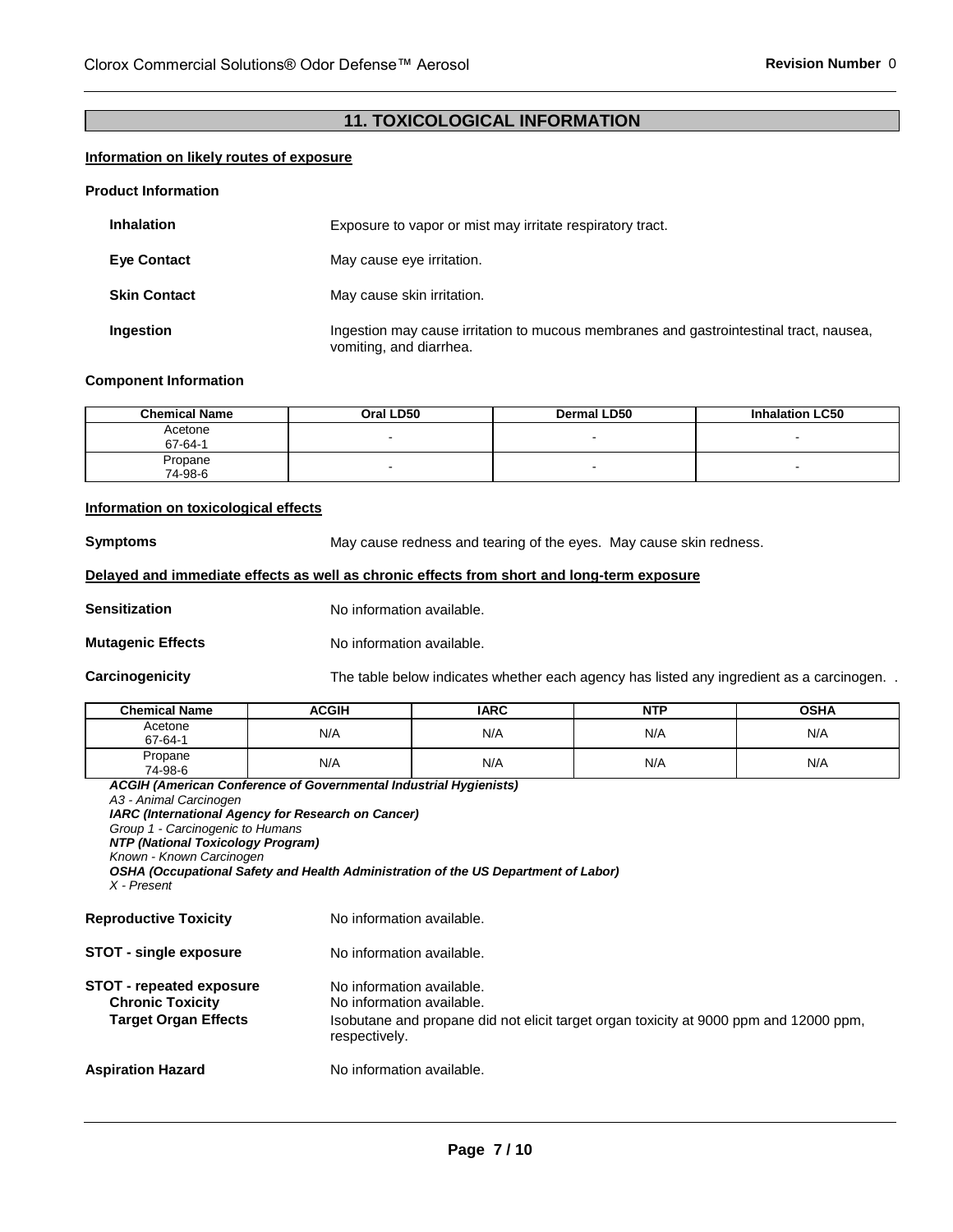#### **Numerical measures of toxicity - Product Information**

#### **The following values are calculated based on chapter 3.1 of the GHS document**

# **ATEmix (inhalation-dust/mist)**

Not available

# **12. ECOLOGICAL INFORMATION**

# **Ecotoxicity**

Harmful to aquatic life with long lasting effects.

| <b>Chemical Name</b> | <b>Toxicity to Algae</b> | <b>Toxicity to Fish</b>                                                                    | <b>Toxicity to</b><br><b>Microorganisms</b> | Daphnia Magna (Water<br>Flea)            |
|----------------------|--------------------------|--------------------------------------------------------------------------------------------|---------------------------------------------|------------------------------------------|
| Acetone<br>67-64-1   | -                        | LC50: 5,540 mg/L (96 h)<br>Oncorhynchus mykiss<br>LC50: 8,800 mg/L (48 h)<br>Daphnia magna |                                             | LC50: 8,800 mg/L (48 h)<br>Daphnia magna |
| Propane<br>74-98-6   | -                        | $\overline{\phantom{0}}$                                                                   | -                                           | $\overline{\phantom{0}}$                 |

#### **Persistence and Degradability**

No information available.

#### **Bioaccumulation**

No data available.

#### **Other adverse effects**

No information available.

# **13. DISPOSAL CONSIDERATIONS**

#### **Disposal methods**

Dispose of in accordance with all applicable federal, state, and local regulations.

# **Contaminated Packaging**

Do not reuse empty containers. Dispose of in accordance with all applicable federal, state, and local regulations.

# **14. TRANSPORT INFORMATION**

| ٠ |
|---|
|   |

**Limited quantity** 

| <b>TDG</b><br><b>UN Number</b><br><b>Proper shipping name</b><br><b>Hazard class</b><br><b>Description</b> | UN1950<br><b>AEROSOLS</b><br>21<br><b>UN1950, AEROSOLS 2.1</b> |  |  |
|------------------------------------------------------------------------------------------------------------|----------------------------------------------------------------|--|--|
| IATA                                                                                                       |                                                                |  |  |

UN1950 AEROSOLS 2.1 UN1950, AEROSOLS 2.1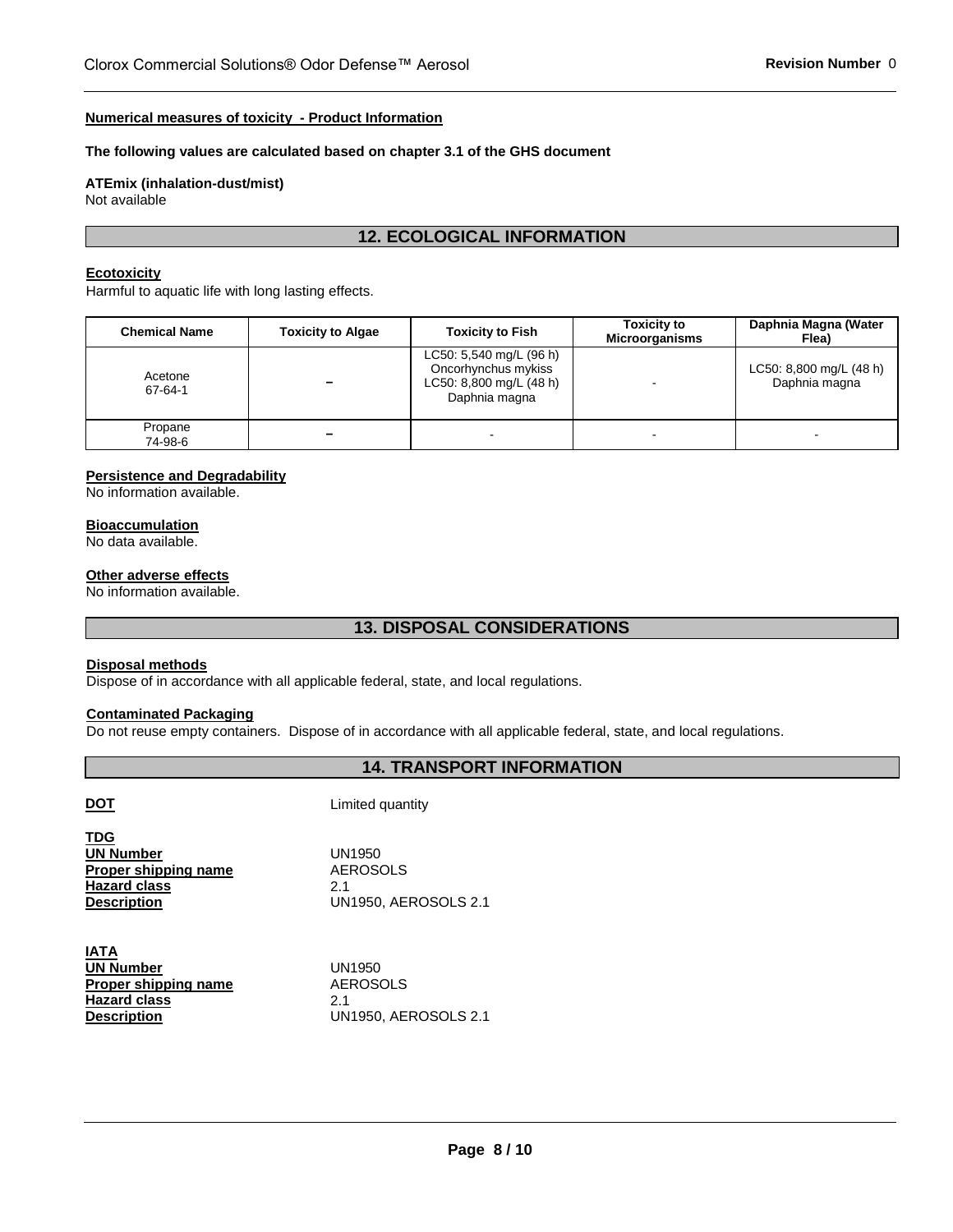**IMDG/IMO UN Number Proper shipping name Hazard class Description**

UN1950 AEROSOLS 2.1 UN1950, AEROSOLS 2.1

# **15. REGULATORY INFORMATION**

#### **International Inventories**

**TSCA All components of this product are either on the TSCA 8(b) Inventory or otherwise exempt** from listing. **DSL/NDSL All components are on the DSL or NDSL.** 

**TSCA** - United States Toxic Substances Control Act Section 8(b) Inventory **DSL/NDSL** - Canadian Domestic Substances List/Non-Domestic Substances List

#### **US Federal Regulations**

#### **SARA 313**

Section 313 of Title III of the Superfund Amendments and Reauthorization Act of 1986 (SARA). This product does not contain any chemicals which are subject to the reporting requirements of the Act and Title 40 of the Code of Federal Regulations, Part 372

| Yes |
|-----|
| No  |
| Yes |
| Yes |
| Nο  |
|     |

#### **CWA (Clean Water Act)**

This product does not contain any substances regulated as pollutants pursuant to the Clean Water Act (40 CFR 122.21 and 40 CFR 122.42)

#### **CERCLA**

This material, as supplied, does not contain any substances regulated as hazardous substances under the Comprehensive Environmental Response Compensation and Liability Act (CERCLA) (40 CFR 302) or the Superfund Amendments and Reauthorization Act (SARA) (40 CFR 355). There may be specific reporting requirements at the local, regional, or state level pertaining to releases of this material

#### **US State Regulations**

**This product does not contain any Prop 65 chemicals**

# **U.S. State Right-to-Know Regulations**

| <b>Chemical Name</b> | New Jersey | <b>Massachusetts</b> | Pennsylvania | <b>Rhode Island</b> | <b>Illinois</b> |
|----------------------|------------|----------------------|--------------|---------------------|-----------------|
| Acetone<br>67-64-1   |            |                      | x            | -                   | -               |
| Propane<br>74-98-6   |            |                      | x            | -                   | -               |